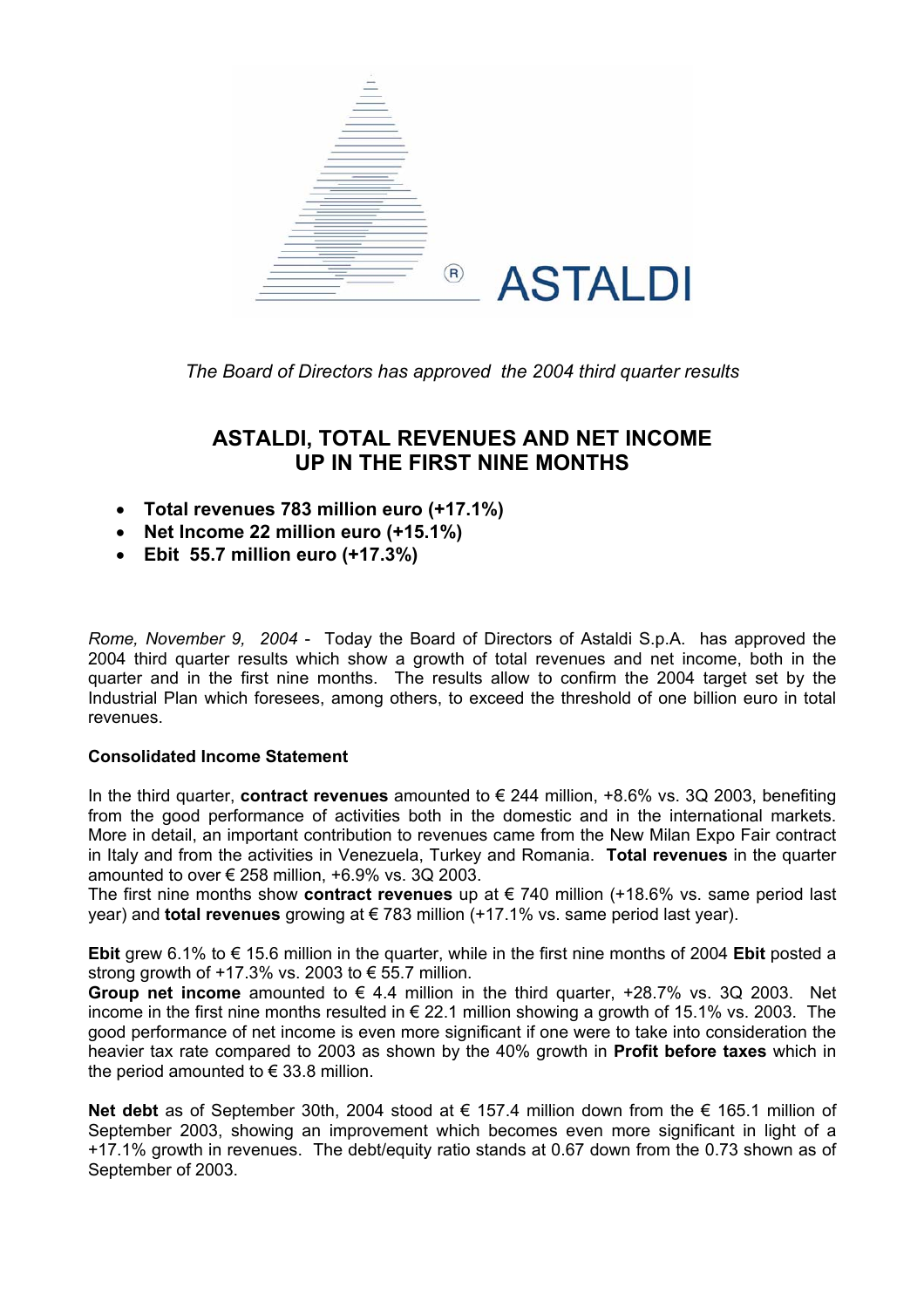## **Order Backlog**

New orders in the first nine months amounted to  $\epsilon$  885 million resulting in a total backlog as of September 2004 of over  $\epsilon$  4.5 billion. The backlog contains orders pertaining for 73% to domestic contracts, mainly railways, and for 27% to foreign contracts, mainly in the Americas, Romania and Turkey. It should be noted that the company achieved its goal to maintain the value of the order backlog at the same exceptional level of 2003 and by it allowing to confirm the growth forecasts set out by the Industrial Plan based on a profit oriented commercial policy.

In the period, Astaldi won the contract for the construction and concession of the New Hospital in Naples (Ospedale del Mare). Furthermore, we would like to remind that Astaldi has been named sponsor for the Subway Line 5 in Milan and for the Appia Underpass in Rome, both initiatives in project finance. At the end of October, the group headed by Astaldi has qualified for the bid for the Messina Strait Bridge contract.

Moreover, the Board of Directors has approved the financial calendar for 2005 which can be found in the attachment.

\* \* \*

Finally, today the Shareholders Meeting of Astaldi S.p.A. has renewed the share buy-back program with the same criteria of last time. The Board of Directors has deliberated to increase the number of its members to 13 by naming as new members Eng. Giuseppe Cafiero (who was already coopted in the Board last July 30, 2004) – General Manager for International activities – and Eng. Nicola Oliva – General Manager for Domestic activities.

### *For further details please contact:*

*ASTALDI Alessandra Onorati Area Relazioni Esterne e Investor Relations Tel. +39 06 417 66 389* 

*PMS Giancarlo Frè Torelli Andrea Lijoi Livia Dall'Oglio Tel. +39 06 42 02 0970*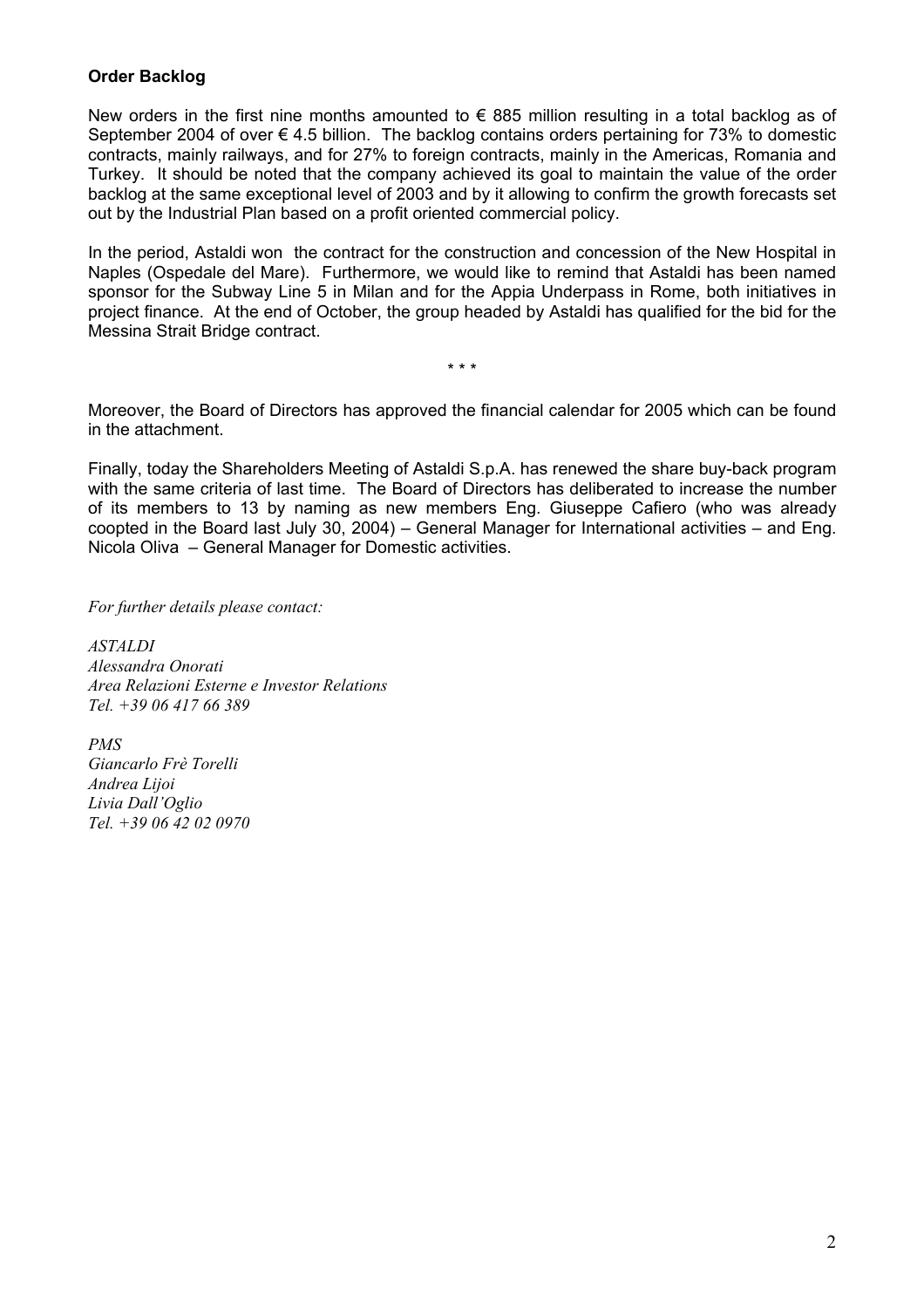#### **CONSOLIDATED RECLASSIFIED INCOME STATEMENT**

| (Euro/000)                                     | 3Q 2004    | $\%$       | 3Q 2003    | %          | September 30<br>2004 | $\%$       | September 30<br>2003 | %          |
|------------------------------------------------|------------|------------|------------|------------|----------------------|------------|----------------------|------------|
| Contract revenues                              | 243,757    | 94.5%      | 224,487    | 93.0%      | 739,670              | 94.4%      | 623,887              | 93.3%      |
| Other revenues                                 | 14.314     | 5.5%       | 16,979     | 7.0%       | 43.503               | 5.6%       | 44.878               | 6.7%       |
| <b>Total revenues</b>                          | 258,071    | 100.0%     | 241,466    | 100.0%     | 783,173              | 100.0%     | 668.765              | 100.0%     |
| Costs of production                            | (213, 187) | $(82.6\%)$ | (182, 942) | $(75.8\%)$ | (592, 139)           | $(75.6\%)$ | (477, 512)           | $(71.4\%)$ |
| <b>Added value</b>                             | 44,884     | 17.4%      | 58,524     | 24.2%      | 191,034              | 24.4%      | 191,253              | 28.6%      |
| Labour costs                                   | (31, 813)  | (12.3%)    | (30, 054)  | $(12.4\%)$ | (97, 831)            | $(12.5\%)$ | (89.247)             | $(13.3\%)$ |
| <b>Gross operating profit</b>                  | 13,071     | 5.1%       | 28,470     | 11.8%      | 93,203               | 11.9%      | 102,006              | 15.3%      |
| Other charges                                  | (4,638)    | $(1.8\%)$  | (6, 474)   | (2.7%)     | (13, 824)            | $(1.8\%)$  | (14, 541)            | $(2.2\%)$  |
| Ebitda                                         | 8,433      | 3.3%       | 21,996     | 9.1%       | 79,379               | 10.1%      | 87,465               | 13.1%      |
| D&A                                            | (11, 577)  | $(4.5\%)$  | (8,336)    | $(3.5\%)$  | (30, 936)            | $(4.0\%)$  | (33,988)             | $(5.1\%)$  |
| Provisions, write-downs and uses of risk funds | 18.775     | 7.3%       | 1,970      | 0.8%       | 7,274                | 0.9%       | (5,978)              | $(0.9\%)$  |
| <b>Ebit</b>                                    | 15,631     | 6.1%       | 15,630     | 6.5%       | 55,717               | 7.1%       | 47,499               | 7.1%       |
| Interest charges                               | (6, 243)   | $(2.4\%)$  | (6, 565)   | $(2.7\%)$  | (18, 941)            | $(2.4\%)$  | (17, 942)            | $(2.7\%)$  |
| Equity write-downs                             | 2,253      | 0.9%       | (411)      | $(0.2\%)$  | (109)                | $(0.0\%)$  | (1,902)              | $(0.3\%)$  |
| Extraordinary income (charges)                 | (1,601)    | $(0.6\%)$  | (994)      | $(0.4\%)$  | (2,890)              | $(0.4\%)$  | (2,801)              | $(0.4\%)$  |
| <b>Profit before taxes</b>                     | 10,040     | 3.9%       | 7,660      | 3.2%       | 33,777               | 4.3%       | 24,854               | 3.7%       |
| Income taxes                                   | (5,687)    | $(2.2\%)$  | (6, 713)   | $(2.8\%)$  | (9,792)              | $(1.3\%)$  | (8,987)              | $(1.3\%)$  |
| Prepaid taxes                                  | 335        | 0.1%       | 3,242      | 1.3%       | (806)                | $(0.1\%)$  | 3,732                | 0.6%       |
| Net income for the period                      | 4,688      | 1.8%       | 4,189      | 1.7%       | 23,179               | 3.0%       | 19,599               | 2.9%       |
| Net (profit) loss of minorities                | (284)      | $(0.1\%)$  | (767)      | $(0.3\%)$  | (1,093)              | $(0.1\%)$  | (415)                | $(0.1\%)$  |
| <b>Group net income</b>                        | 4.404      | 1.7%       | 3,422      | 1.4%       | 22,086               | 2.8%       | 19,184               | 2.9%       |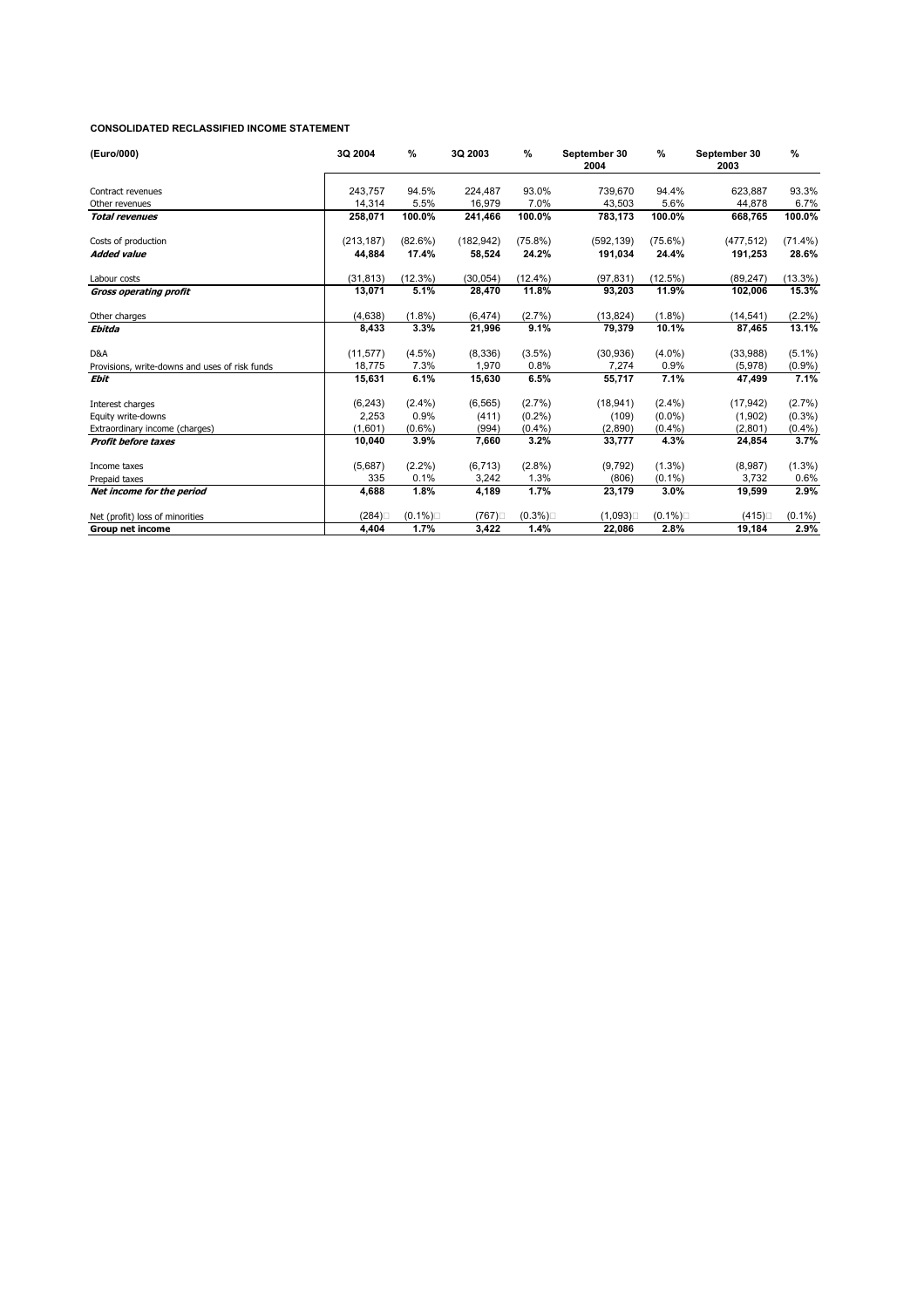### **CONSOLIDATED RECLASSIFIED BALANCE SHEET**

| <b>Euro/000</b>                             | September 30<br>2004 | June 30<br>2004 | December 31<br>2003 | September 30<br>2003 |
|---------------------------------------------|----------------------|-----------------|---------------------|----------------------|
|                                             |                      |                 |                     |                      |
| Net intangible fixed assets                 | 46,119               | 50,875          | 52,191              | 51,059               |
| Net tangible fixed assets                   | 106,441              | 106,634         | 106,318             | 106,902              |
| Equity investments                          | 29,290               | 28,622          | 28,361              | 31,831               |
| Other net fixed assets                      | 16,602               | 15,525          | 16,296              | 16,837               |
| Total net fixed assets (A)                  | 198,452              | 201,656         | 203,166             | 206,629              |
| Inventories                                 | 35,574               | 33,437          | 41,316              | 43,367               |
| Works in progress                           | 244,467              | 223,142         | 187,373             | 251,005              |
| Trade receivables                           | 260,055              | 253,501         | 217,355             | 256,995              |
| Other assets                                | 225,477              | 223,720         | 207,542             | 204,727              |
| Advances                                    | (100,439)            | (93, 690)       | (84, 919)           | (116, 320)           |
| Sub total                                   | 665,134              | 640,110         | 568,667             | 639,774              |
| Suppliers' payables                         | (238, 550)           | (215, 981)      | (196, 399)          | (221, 653)           |
| Other liabilities                           | (146, 705)           | (130, 638)      | (142, 832)          | (153, 923)           |
| Sub total                                   | (385, 255)           | (346, 619)      | (339,231)           | (375,576)            |
| <b>Working capital (B)</b>                  | 279,879              | 293,491         | 229,436             | 264,198              |
| Employees' severance indemnity              | (12, 177)            | (12, 483)       | (12, 189)           | (12, 101)            |
| Contractual risks fund                      | (44, 329)            | (63,034)        | (51, 599)           | (53, 796)            |
| Other funds                                 | (29, 563)            | (29, 575)       | (13, 220)           | (14, 258)            |
| Total funds (C)                             | (86,069)             | (105,092)       | (77,008)            | (80, 155)            |
| Net invested capital $(D)=(A)+(B)+(C)$      | 392,262              | 390,055         | 355,594             | 390,672              |
| Liquidity and current financial receivables | 129,629              | 125,908         | 149,983             | 133,713              |
| Non current financial receivables           | 77,069               | 85,662          | 73,021              | 105,531              |
| Medium/long term indebtedness               | (80,027)             | (83, 187)       | (96,099)            | (111, 851)           |
| Short term indebtedness                     | (144, 025)           | (140, 755)      | (105, 219)          | (142, 539)           |
| Eurobond                                    | (150,000)            | (150,000)       | (150,000)           | (150,000)            |
| Own bonds                                   | 9,936                | 8,715           |                     |                      |
| Net indebtedness (E)                        | (157,418)            | (153, 657)      | (128, 314)          | (165, 146)           |
| <b>Group net equity</b>                     | 233,978              | 235,672         | 227,122             | 224,718              |
| Minority interests                          | 866                  | 726             | 158                 | 808                  |
| NET EQUITY (G) = (D)-(E)-(F)                | 234,844              | 236,398         | 227,280             | 225,526              |
| Personal quarantees                         | 1,525,007            | 1,592,067       | 1,695,806           | 1,743,078            |
| Risk of recourse from factors               | 89,006               | 92,337          | 86,168              | 84,244               |
| Other memorandum items                      | 29,660               | 29,660          | 29,660              | 27,452               |
| Collateral security                         |                      |                 |                     | 43,969               |
| Third party guarantees in our favor         | 25,255               | 25,170          | 22,189              | 22,226               |
| <b>Total commitments and guarantees</b>     | 1,668,928            | 1,739,234       | 1,833,823           | 1,920,969            |